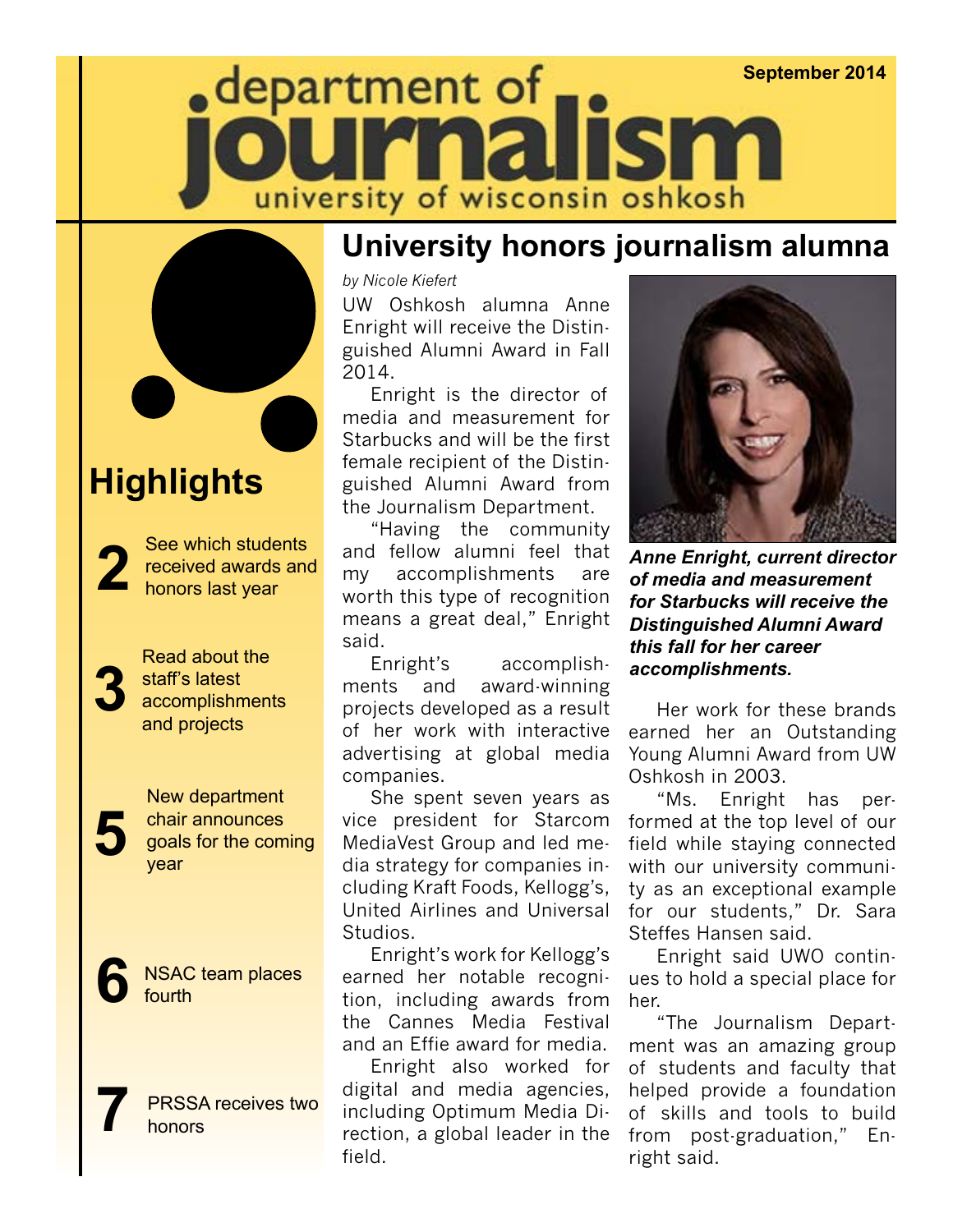# **Student Achievements**

## **Kappa Tau Alpha Inductees**

Scott Bellile Thomas Beschta Alyssa Chase Alissa Knop Michael Koller Jessica Kuderer Katherine Neumann Hilary Stoeberl

## **2014 NSAC Competition Participants**

Philip Aiello Nicolas Clapp Eli Drljaca Mattie Eslinger Calli Hoyt Kaila Kissinger Alicia Ly Mackenzie Miller Brittany Murawski Alyssa Peterson Andrew Schaick Kristin Stockheimer Mariah Stulken Alyssa Wyngard

## **Fall 2013 Gary Coll Fellowship Award**

Neal Corby

**Dave Engels Scholarship**

Jessica Kuderer

## **David J. Lippert Memorial Scholarship**

**2** Scott Bellile

## **Virginia Sokolowski Memorial Scholarship**

Jessica Kuderer

### **Photographer's Forum 34th Annual College Photography Contest**

Kari Ausloos Rachel Christianson Kaytlyn Dehling Mark Ebert Calli Hoyt Holly Ivansek

## **National Organ Donor Awareness Campaign Competition (National Award)**

Neal Corby Hilary Stoeberl Kenzie Miller Ashley Whaples Amanda Kersten

## **National PRSSA Teahann Award for Outstanding Chapter Development**

Neal Corby Hilary Stoeberl Kenzie Miller Ashley Whaples Amanda Kersten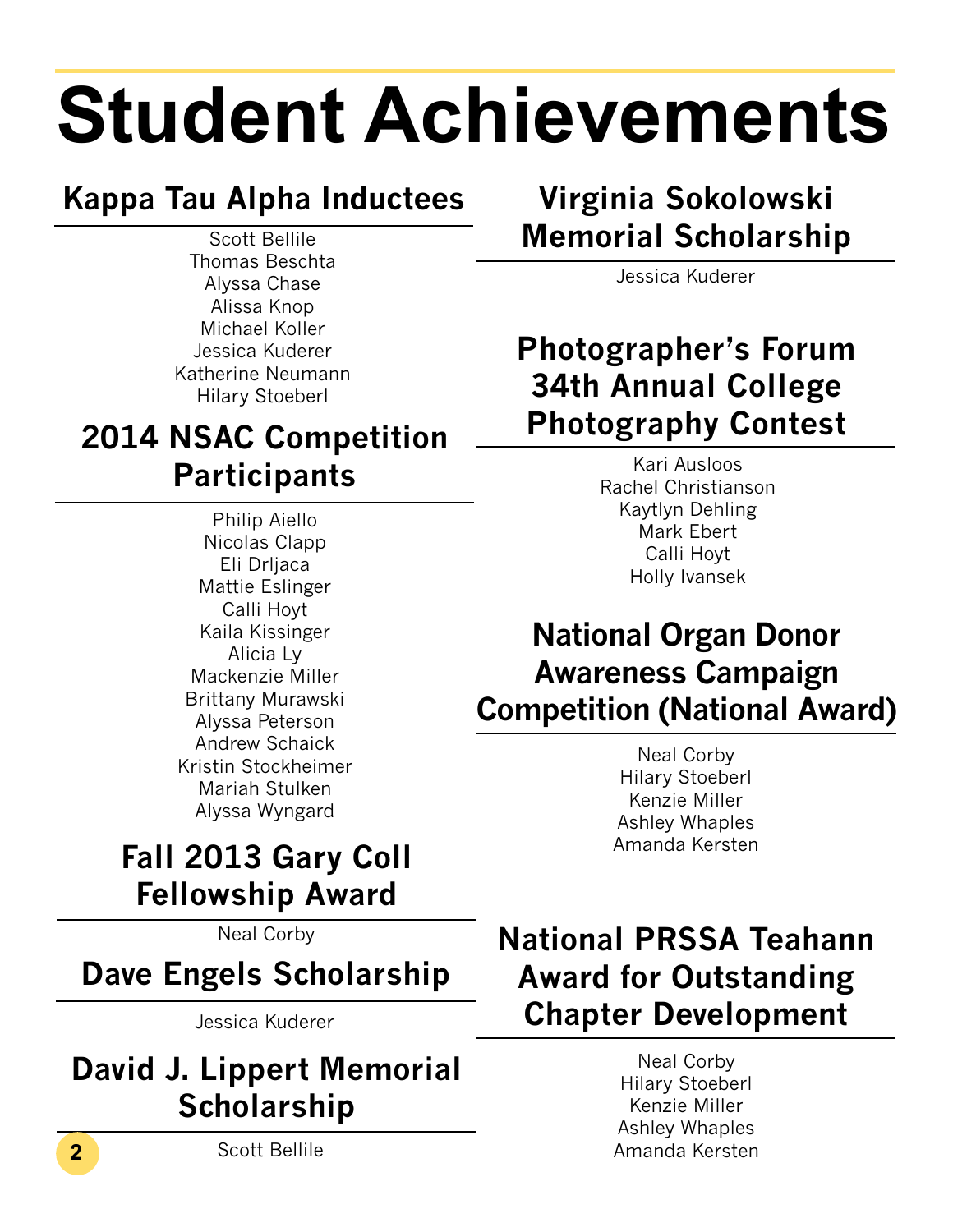## **Faculty and Staff Achievements**

#### **Michael Cowling**

Michael Cowling worked during the summer of 2013 as a copy editor on the Metro desk at The New York Times. He also had a feature on Ida B. Wells published in the Ninth Edition of "The Media in America: A History," copyright 2014.

#### **Vincent Filak**

Vincent Filak has a book in development. Dynamics of Media Writing is expected to be published in January 2016 by Sage Publications. Another book, Convergent Journalism: An Introduction, 2nd edition is expected to be published in January 2015.

Professor Filak contributed four essays to American Sports: A History of Icons, Idols, and Ideas, published by Greenwood Press. His subjects were Eric Heiden, Dan Jansen, Apolo Ohno, and Doug Williams.

He published two scholarly articles. "Sender-Receiver, Receiver-Sender: A Uses-and-Gratifications Study of Student Journalists' Use of Social Media" was published in the College Media Review. Professor Filak also co-authored "The Mass Comm Type: Student Personality Traits, Motivations and the Choice Between News and Strategic Communication Majors," which appeared in Journalism and Mass Communication Educator. Additionally, he published a book review of "Jim Murray: The Last King of the Sports Pages," which appeared in Journalism and Mass Communication Quarterly.

Professor Filak served as a panel member on The Importance of Student SPJ Chapters at the 2013 Association for Education in Journalism and Mass Communication Conference in Washington, DC.

He also served as a panel discussant for a refereed paper session at the conference.

Lastly, Professor Filak joined the Student Press Law Center Steering Committee this year.

#### **Tim Gleason**

Tim Gleason published two photographs in the May/June 2014 issue of f-stop magazine. "Crack Woman" is part of his ongoing project of recording commercialized public spaces, and "Shadow Stripes" is part of his project on everyday things.

Gleason presented two papers at the August 2013 conference of the Association for Education in Journalism and Mass Communication (AEJMC), in Washington, D.C. He presented, "Pseudo-Events as a Mesocyclone: Rethinking Pseudo-Events in the Digital Age," and "The Wonder of Wonderfalls: A Search for the Meaning of Life." The first paper will be published in Media Watch, an academic journal.

Gleason published a book review on Martin Hand's "Ubiquitous Photography" in Visual Communication Quarterly, a journal published by the Visual Communication Division of AEJMC.

Gleason reviewed papers for the Cultural/Critical Division and Visual Communication Division for AEJMC in May 2014.

Also, Gleason has a co-authored paper on photography and feminism under review at Visual Communication Quarterly.

Lastly, Gleason wrote a chapter on photography and provided photographs for Filak's book, Convergent Journalism: An Introduction, 2nd ed. (Exp. Publication Date: Jan. 2015)

#### **Sara Steffes Hansen**

Peer-reviewed conference presentations from Sara Steffes Hansen include:

Hansen, S. S., Lee, J. K., & Lee, S. Y. (2013, August). Consumer-generated ads on YouTube: Impacts of source credibility and need for cognition on attitudes, interactive behaviors, and eWOM. Paper presented at the Association for Education in Journalism and Mass Communication, Washington, D.C.

Hansen, S. S. (2013, October). Exploring SME marketers' uses and barriers for social media. Paper presented at the Direct/Interactive Marketing Research Summit, Chicago, IL.

\*\*\*This research conference is held prior to a large annual industry conference and trade show for marketing professionals, known as the "DMA Global Event for Data-Driven Marketers." Because of Hansen's presence at the research summit, she was able to attend the industry conference with UWO students (who also could attend a career presentation) and the industry conference. Our group included 30 Interactive Web Management and journalism students who attended the event.

Her peer-reviewed publications include:

Hansen, S. S. (2013). Exploring real-brand meanings and goods in virtual world social interaction: Enhanced rewards, rarity, and realism. Journal of Marketing Management, 29(13-14), 1443- 1461.

In-press publications and upcoming conference papers:

Hansen, S. S. (in press, 2015). Trendy avatars and their

**3** hair: Studying a symbolic cultural artifact with multi-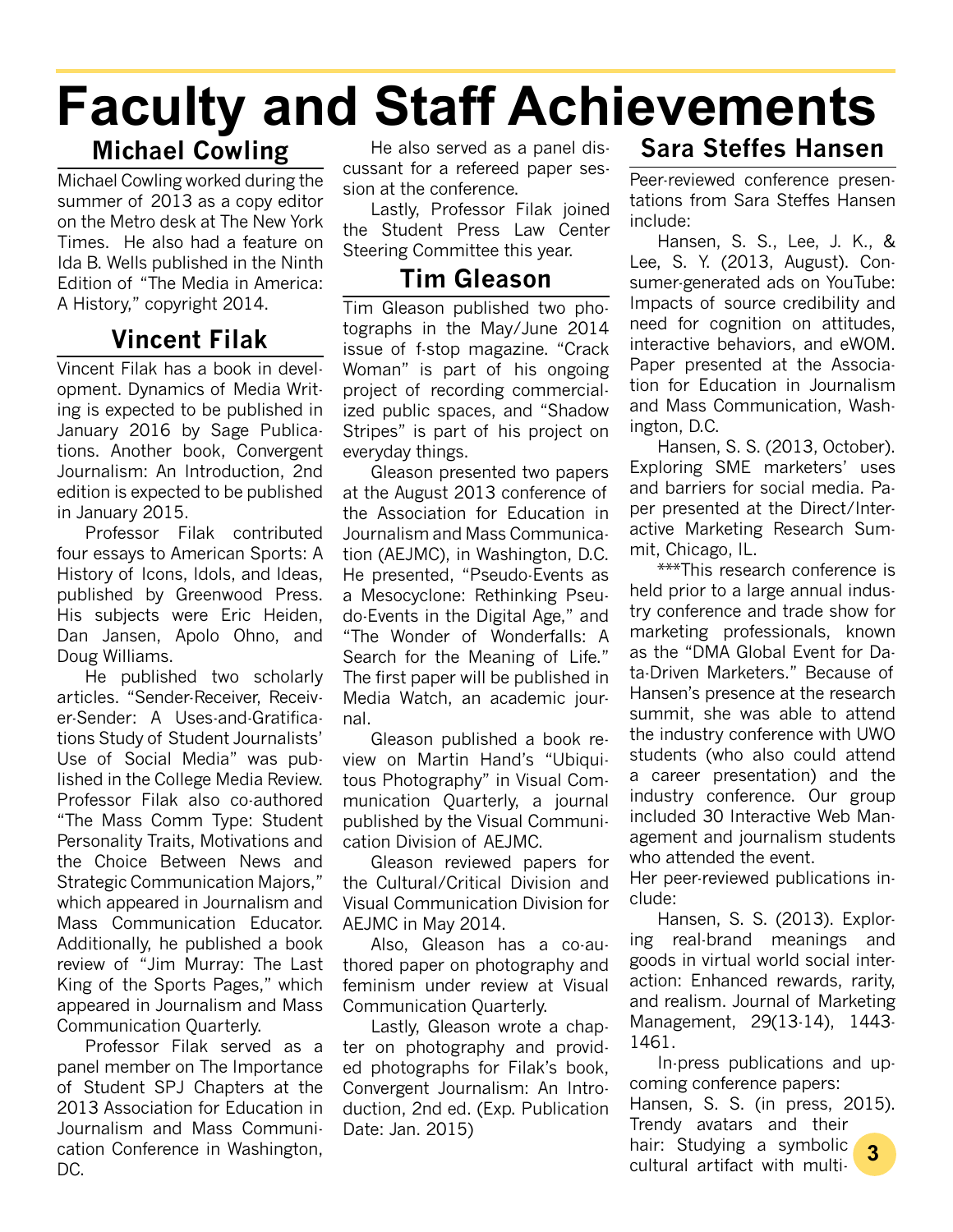## **Faculty and Staff Achievements**

ple qualitative methods. In S. Hai-Jew (Ed.), Enhancing qualitative and mixed methods research with technology. Hershey, PA: IGI Global.

Hansen, S. S. (in press, 2015). Sliding social media into the journalist's job. In V. Filak (Ed.), Convergent journalism: An introduction. Burlington, MA: Focal Press.

Lee, S. Y., Hansen, S. S., & Lee, J. K. (2014, August). What makes us click "like" on social media? Examining psychological, technological, and motivational factors on virtual endorsement. Paper presented at the Association for Education in Journalism and Mass Communication Conference, Montreal, QC, Canada.

Also, our 2013 AEJMC conference paper is under review (revision sent in May 2014) at the Journal of Electronic Commerce Research.

#### **Julie Henderson**

Julie Henderson serves as a member of the Executive Board, Educators Academy, Public Relations Society of America.

She was a panel participant: From Helicopter Parents to CEOs: Preparing Millennials to Lead the Public Relations Profession into the Future at the Southern States Communication Association in April 2013, New Orleans.

With Jim Streed, she presented APR Guest Stint: What It Takes to Speak in a Classroom for Public Relations Tactics, November 2013.

Henderson was nominated by Gleason and Hansen for the university's distinguished teaching award.

#### **Shu-Yueh Lee**

Presented two papers at the August 2013 conference of the Association for Education in Journalism and Mass Communication (AEJMC), in Washington, D.C. One paper, "Consumer-generated ads on YouTube: Impacts of source credibility and need for cognition on attitudes, interactive behaviors, and eWOM," was co-authored with Sara Steffes Hansen and Jin Kyun Lee. The other, "Reality TV, Materialism, and Associated Consequences: An Exploration of the Influences of Enjoyment and Social Comparison on Reality TV's Cultivation Effects," with external authors.

She spent the year readying articles for the American Communication Journal and the Journal of Magazine & New Media Research.

#### **Miles Maguire**

"Connecting the DOT: A Protocol for the Practice and Perception of Journalism." In From Theory to Practice: How to Assess and Apply Impartiality in News and Current Affairs, edited by Leon Barkho, Intellect Ltd./University of Chicago Press.

"Literary Journalism on the Air: What David Isay's Travels in the Footsteps of Joseph Mitchell Can Tell Us about the Nature of Multimedia," Literary Journalism Studies, spring 2014.

"Vantage Point," a monthly reported column on local government and politics published in Oshkosh Scene.

#### **Cindy Schultz**

Schultz served as the University Staff Development and Appreciation Day (USDAD) Co-Chair during the 2013-2014 academic year.

She attended a system-wide University Staff Council workshop (where Chancellor Wells was guest speaker) to share ideas on how to move forward with the governance structure for university staff members across the system. We have been fortunate on this campus as we are light years ahead of many of our sister institutions in this regard.

In addition, she was responsible for numerous fundraisers to continue to build the Ellie Maslowski Memorial Classified Staff Scholarship (raised over \$6,300 to date).

Lastly, due to an unexpected faculty resignation, she took on additional duties to supervise STEP students, managing their work flow and assisting in editing blogs and social media entries.

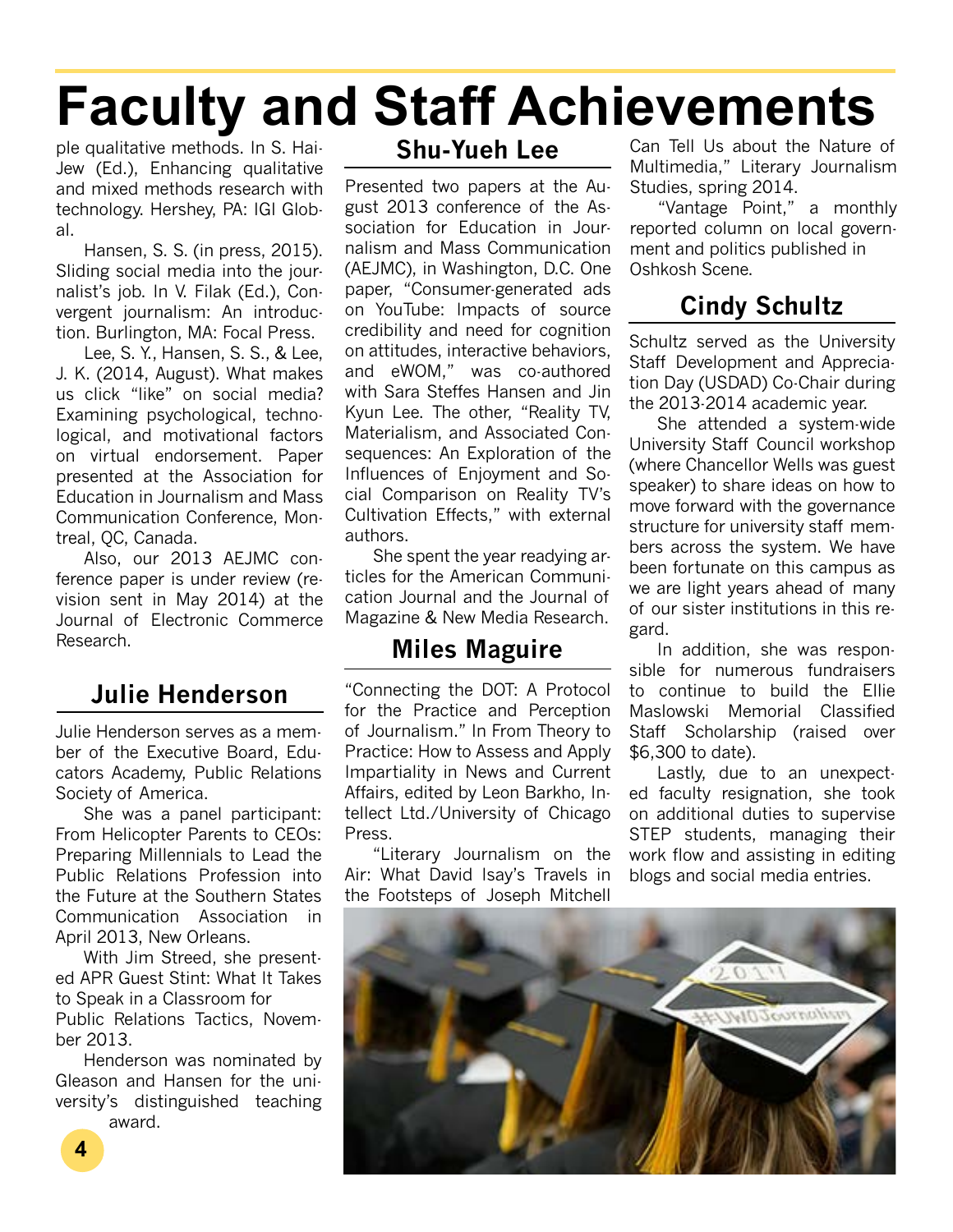## **Department will focus on accreditation**



*Photography professor Dr. Tim Gleason will begin his first semester as department chair.*

My colleagues found a way to keep me from talking too much. They elected me to the position of department chair so I'll be buried in paperwork. My office doesn't get bigger and I don't actually get a new chair, but I have the opportunity to further serve the Department of Journalism and the university.

Anyone who listens to my high-pitched chatter on the third floor of Sage Hall knows what's been on my mind. The biggest issue coming hard and fast at us, like new Packer Julian

Peppers at his old teammates, is another accreditation review. The department will be spending considerable time in 2014- 2015 preparing a report for its accrediting body.

Another important job this coming year is a tenure-track faculty search to replace Dr. Jin Kyun Lee, who resigned in January to return to his native South Korea. Half of the faculty attended the August 2014 AEJMC conference to present research, take in new teaching tips and interview potential applicants to teach advertising.

Our campus colleagues at Radio-TV-Film (RTF) will be hosting a 50th anniversary reunion this fall. RTF has broken away from the Department of Communication to form an ad hoc department, and journalism and RTF have begun looking at ways we can further interact and improve media education on campus. So if you visit campus and see journalism faculty socializing with RTF's members, we're not just mooching their food.

Journalism continues to participate in the Interactive Web

Management major in the College of Letters and Science, our college, and the College of Business. Journalism offers three required classes in this program, and the degree requirements offer an easy pathway toward a journalism minor. Dr. Sara Steffes Hansen has generously stepped in as the journalism representative since I moved to the chair position.

My colleague, Dr. Julie Henderson, is leading the effort to turn the public relations emphasis into its own major. The curriculum will remain the same and the department operations will remain the same. However, elevating public relations to a major will raise its profile, which will help us recruit additional students to the department.

My colleagues and I have been looking at ways to promote the department, as well as evaluate our identity. We welcome your input as we explore new ways of sharing our department's accomplishments, activities and future endeavors.

> Cheers, Dr. Tim Gleason

## **Adobe Creative Suite helps students learn, create**

#### *by Nicole Kiefert*

UW Oshkosh recently installed the latest versions of Adobe Programs on campus computers, allowing journalism students easy access to image and design editing software.

Adobe Creative Cloud has resources to create amazing designs and visuals. Students can utilize these tools on projects including advertisements, photos, posters and videos.

With Creative Cloud, users have complete access to the latest versions of Adobe professional creative desktop applications and receive new upgrades when they are available.

Their programs include Photoshop, Illustrator, InDesign, Dreamweaver, Adobe Premiere Pro, After Effects, Adobe Muse, Bridge and Fireworks.

Cloud storage files and syncing capabilities allow users to access files, even on mobile devices. Users have the option of installing one app to their computers with a single app membership so they do not have to pay for the entire Creative Suite. **5**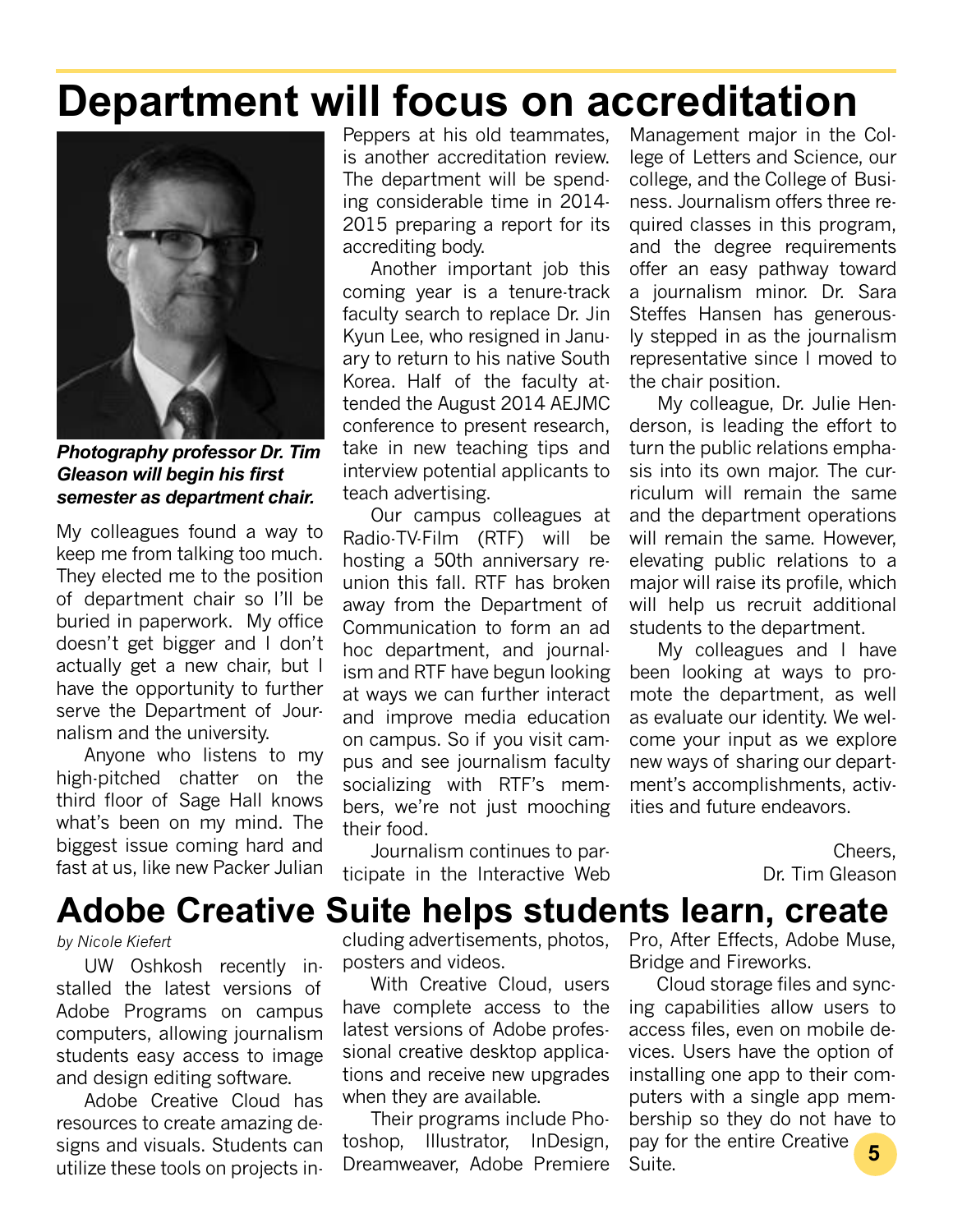## **Oshkosh wins NSAC award**

#### *by Nicole Kiefert*

A team of 14 students from UW Oshkosh took fourth place in their district at last spring's National Student Advertising Competition.

UW Oshkosh was among a competitive district made up of ten schools from Minnesota, South Dakota and North Dakota. UW Oshkosh was the only team in Wisconsin to compete in this year's competition.

NSAC is an annual competition that provides students with a case study that outlines the history of a company, its products and a current advertising situation.

The case study reflects a real situation and is designed to challenge students' critical thinking abilities and creativity. The students research the product and its competition, identify potential problems and develop an integrated communications campaign for the client. Each student team then pitches its campaign to a panel of judges.

Students participate in this competition through a set of paired classes at UW Oshkosh. The first, Research in Strategic Communication, is



*Last semester 14 UW Oshkosh journalism students traveled to Minnesota to compete in the annual NSAC competition. Their campaign 'Check Yourself Out' for Mary Kay Cosmetics won the team fourth place in their district.*

taken during the fall semester. During this class, the problem is defined and research is conducted. Students then often take Strategic Campaigns in Advertising.

This year's NSAC client was Mary Kay Cosmetics. This challenged students to create a campaign to reposition Mary Kay's target audience to a younger demographic.

Student team member Phil Aiello said the main target in their campaign was the "millennial generation."

"We nicknamed them the 'all about me generation,'" Ai-

**For more news on what's going on in the journalism department visit our website at www.uwosh.edu/journalism. Also be sure to check out the Journalism Department Blog at http://uwoshjournalism.wordpress.com**

ello said. "In addition to Mary Kay's mission to encourage beauty and self-confidence, we came up with a campaign that encouraged consumers to catch a glimpse of themselves in hopes they would find something deeper."

Students chose the "Check Yourself Out" campaign idea. They reached this decision because it went along with their research, focused on a woman's personal journey through life and was a positive spin off of the team's finding that millennials were very into themselves.

Member of the student NSAC team Calli Hoyt said the walls were 'covered' with possibilities.

"I think someone just threw out the idea of 'check yourself out' and we all really liked the boldness and forwardness of that"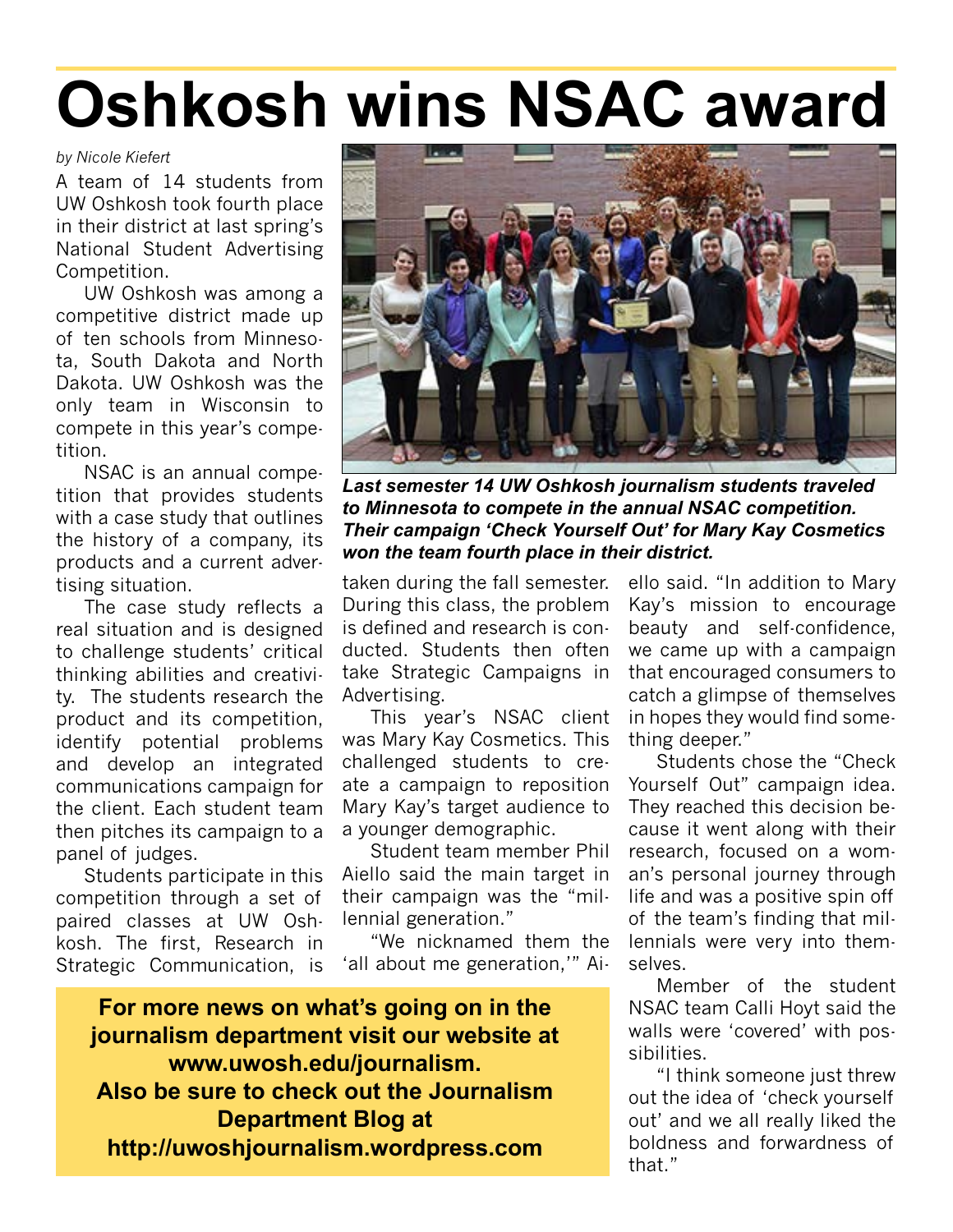## **PRSSA receives two national awards**

#### *by Nicole Kiefert*

The University of Wisconsin chapter of PRSSA won two national awards at the 2013 National Conference in Philadelphia.

The awards were honorable mention for the group's National Organ Donor Awareness Competition entry the group conducted April 2013 and the Dr. F. H. Teahan Award for Small Chapter Development.

Hilary Stoeberl served as vice president of the organization in 2013 and helped lead the NODAC event. Stoeberl said the purpose was to raise awareness for organ donation and "dispel any myths associated with organ donation.

group put together the theme "Spike The Dot" and held an outdoor volleyball tournament at the end of the month-long campaign.

The second award, the Dr. F. H. Teahan award, came from the group's accomplishments as a chapter. The award represents a chapter that excelled throughout the year and accomplished a variety of things, such as community involvement, campaign participation and individual members applying for awards.

"I was over the moon thrilled when they announced our chapter's name," Stoeberl said. "Seeing everyone from our chapter light up was definitely a major highlight of this year's conference."

"They are pretty difficult to win," Stoeberl said. "So receiving two, especially as a small chapter, was very exciting."

Oshkosh distinguished itself from other teams by winning multiple awards.

"We were the only chapter to walk across the stage twice," Stoeberl said. "Especially with our first award, we were competing against chapters with 400 people. So it felt amazing to be able to walk across that stage twice. Indescribable."

Overall 12 Teahans are handed out in different categories, but the Chapter Development is one of the most important awards and given to chapters with 20 members or less.

To raise awareness, the

### **Journalism alumni able to visit new Alumni Center**

#### *by Haley Walters*

Alumni returning to Oshkosh for homecoming next month may visit and tour UW Oshkosh's Alumni Welcome and Conference Center, which opened in April.

The building provides a new location for various campus offices and organizations.

It also offers a space for alumni, students and community members to gather together.

"[Alumni that] come into the center will be greeted, get a tour and make sure their contact information is updat-



ed," Alumni Communications Intern Antonio Davis said.

Davis said the building not only features interesting architectural elements but also many creative and aesthetic features that alumni would enjoy seeing.

"I love the ambiance and

the artwork they have up," Davis said. "It features Alumni artwork."

The purpose behind the center is to connect alumni with undergraduates and serve as a space for networking and remembering

their time at UWO. **7**